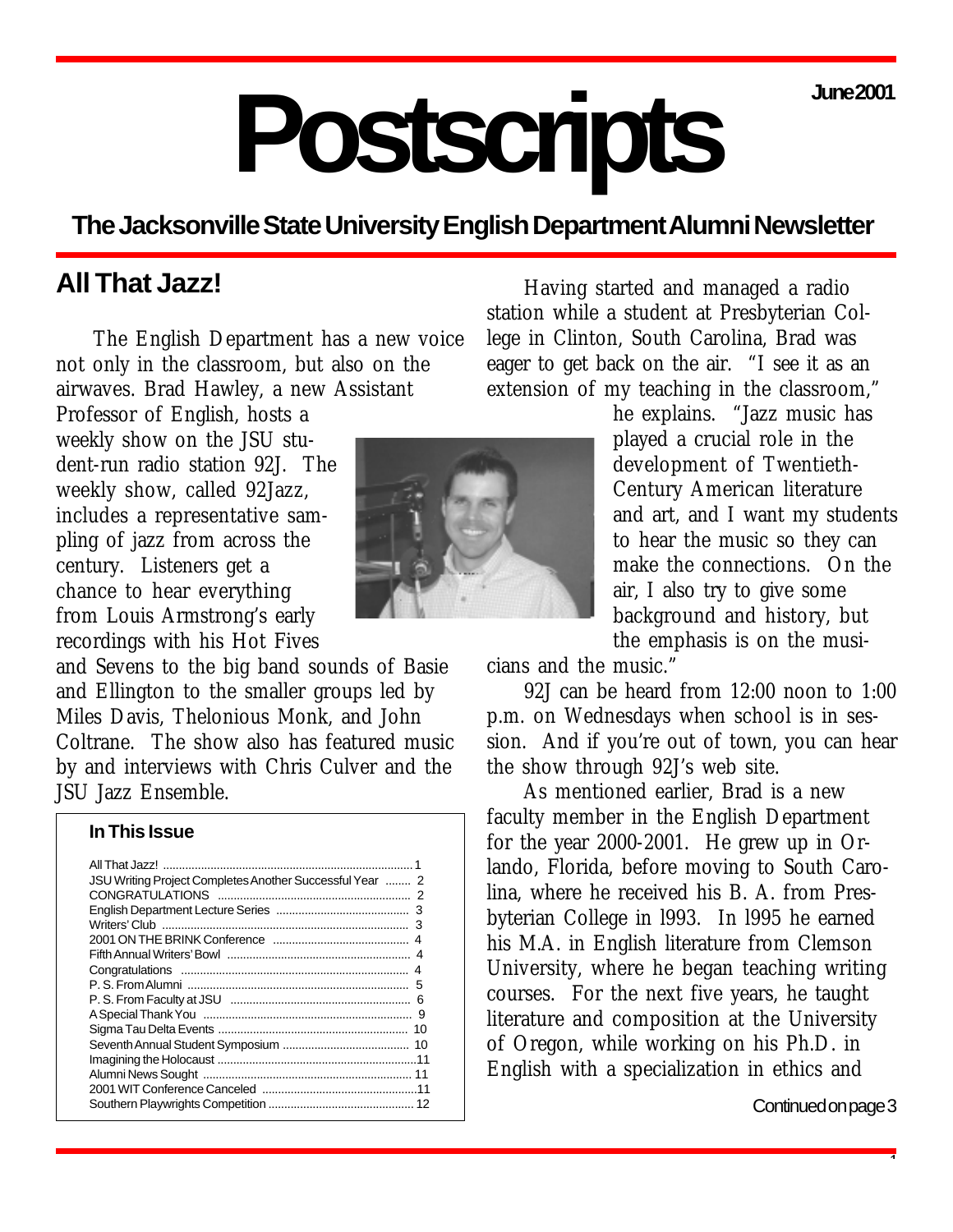# <span id="page-1-0"></span>**JSU Writing Project CompletesAnother SuccessfulYear**

The JSU Writing Project, now in its fourteenth year, continues to improve the teaching of writing in Alabama schools by enhancing professional development of teachers. This past year, over 600 educators participated in 38 different programs and events sponsored by the JSU Writing Project, including a highly successful Summer Institute on the teaching of writing completed by seventeen area teachers. During this four-week intensive study of the teaching of writing, teachers shared their best teaching practices, researched current theory and practice in writing instruction, wrote and exchanged writing in response groups, and prepared to become in-service presenters. Each participant received a stipend of \$800.

Other highlights this year included continuation of the Teacher Inquiry Community, a group of teachers interested in classroom research. Led by Deborah Prickett, this group meets monthly to study teacher research and discuss progress on their projects. It held a one-day workshop, "Making New Connections: Learning about Teacher Inquiry," in the fall. The group encourages teachers interested in classroom research to join it for meetings. (Call 256-782-5479 for more information.)

A new organization, the Scribblers, directed by Gloria Horton, has been established to provide support for teachers interested in writing and publishing. To start the group, the Writing Project held a two-day retreat led by Dr. Janet Swenson of the Red Cedar Writing Project, Michigan, and Gloria Horton of JSU. During the retreat, participants wrote and learned about publication opportunities. Teachers who would like to do more writing or to get their writing published should contact Gloria Horton (256-782-5409).

The JSU Writing Project's fifteenth Summer Institute will be June 4-29, 2001. Seventeen area teachers will receive \$900 stipends for participation: Sygrid ke ,w Coestontie Elepmee-

The JSU Writing Projecs, directed byLiea Wwilirams andcwo-directed by Grrria Horton o.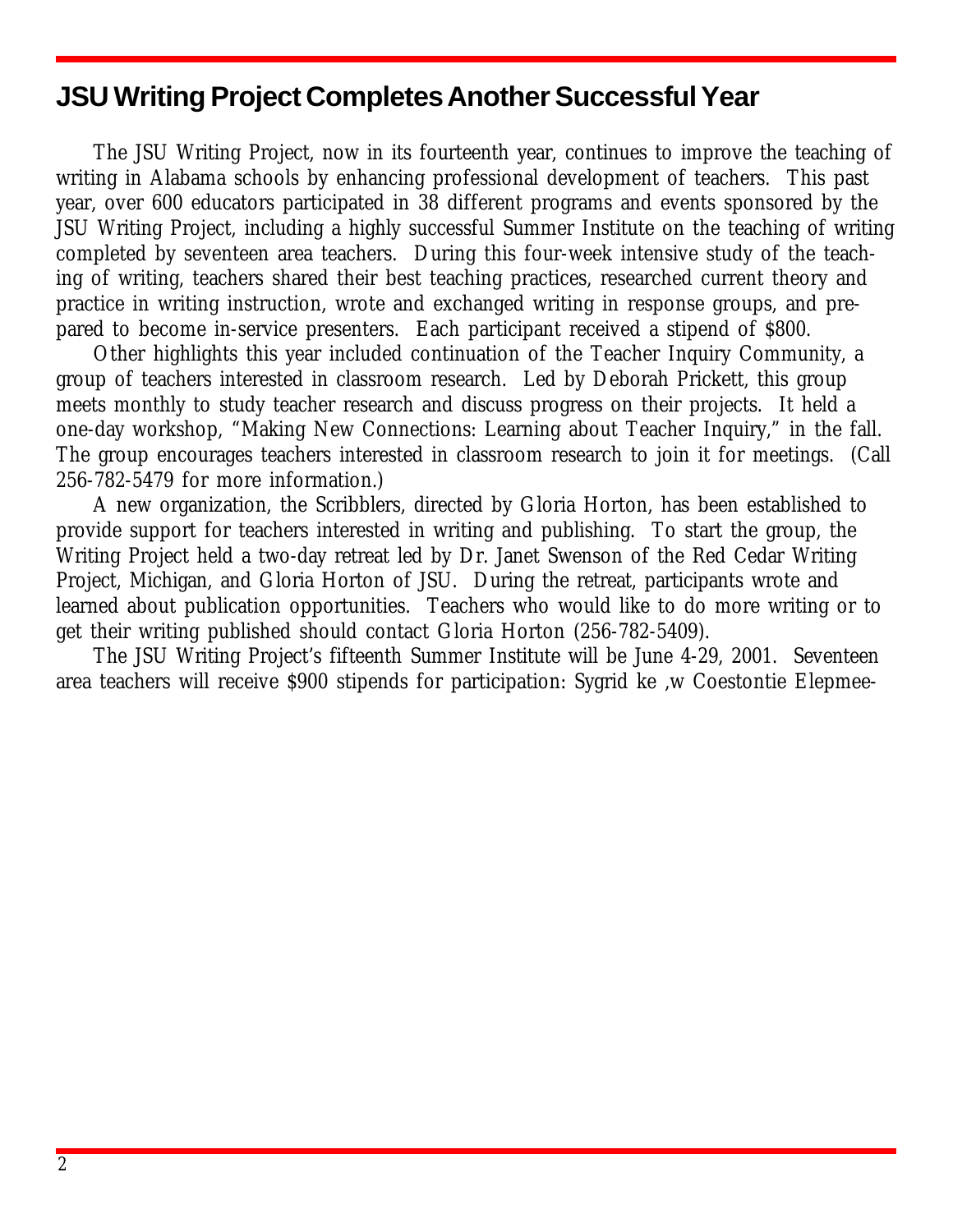# <span id="page-2-0"></span>**English Department Lecture Series**

On Monday, November 13, 2001, at 7:00 p.m., ten faculty members from the JSU English Department participated in "'Well Said, Old Mole': JSU English Faculty Writing Project Fellows Reading Original Selections." The Writing Project is a national program conducted every summer by JSU faculty focusing on teaching high school educators new strategies for teaching writing. Ms. Gena Christopher, Dr. Robert Felgar, Dr. Joanne Gates, Ms. Margaret Griffin, Ms. Gloria Horton, Ms. Stephanie Kirby, Ms. Judy McKibbin, Mr. David Myer, Ms. Janet Smart, and Ms. Lisa Williams all participated.

On Tuesday, February 27, 2001, at 7:00 p.m., Dr. Brad Hawley, assistant professor of English, presented a lecture titled "*Being There* with *Forrest Gump*: Anti-intellectualism in America."

On Wednesday, March 14, 2001, at 7:00 p.m., Dr. John H. Jones, assistant professor of English, presented a lecture titled "Blake's *Book(s) of Urizen* and the Introduction of Orality into Print Culture."

On Thursday, April 5, 2001, at 7:30 p.m., Ms. Susan Methvin, JSU instructor of English, presided over a reading of poetry, which consisted of selections from the creative writing class Ms. Methvin taught during the spring semester of 2001. Students selected and read their own poems.  $\blacksquare$ 

#### Continued from page 1

#### postmodern literature.

Since coming to JSU, Brad has taught Freshman Composition, Oral Communication, Survey of American and British Literature, Twentieth-Century Poetry, and the Beat Generation. He also works with the JSU Writers' Club and, as previously discussed, hosts the weekly jazz show on campus on 92J.

As a teacher and scholar, Brad has a strong interest in ethics. He focuses on the way competing ethical systems shape not only the relationships between students and teachers, but also the relationships between authors and readers.

Welcome to JSU and the English Department. Brad.  $\blacksquare$ 

# **CONGRATULATIONS**

**GLORIA HORTON** College of Arts and Sciences Distinguished Service Award

**JULIA WOOSTER** College of Arts and Sciences Dean's Service Award

# **Writers' Club**

Led by John Jones, Brad Hawley, and Tonja McCurdy, the Writers' Club had a good year. A devoted group of students showed up regularly every Wednesday at Houston Cole Library to read poetry and fiction. The members also worked on the yearly edition of the JSU student creative writing publication, *Something Else*. Currently, the students are developing a website for posting worksin-progress. l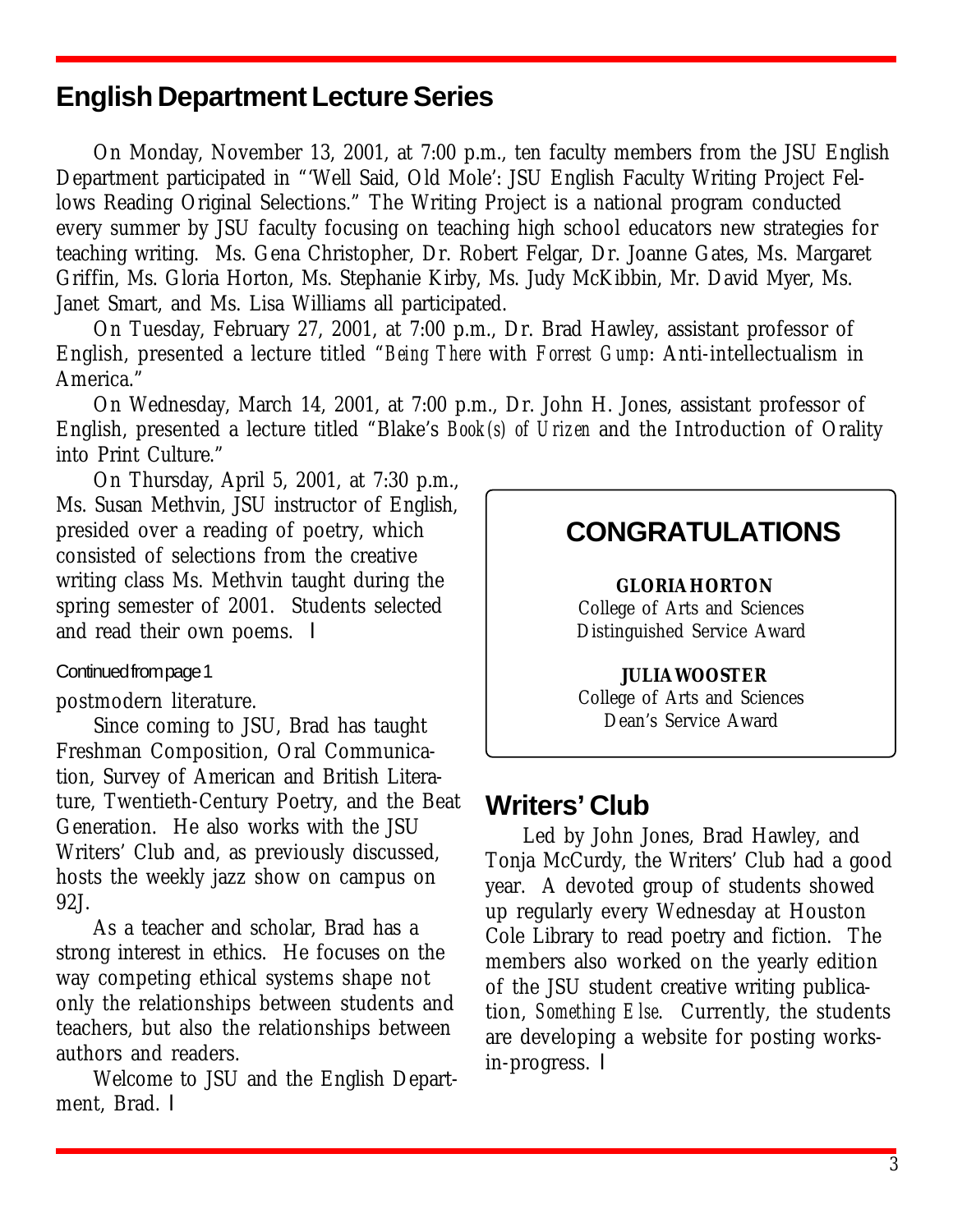# <span id="page-3-0"></span>**2001 ON THE BRINK Conference**

The 2001 **ON THE BRINK** Conference was held Saturday, February 3, 2001. This year's theme was "Are Y'all Hard at It or Are Ya' Just Gallavantin'?" On the Brink is a provocative and entertaining gathering of Southern writers and readers. It offers a forum to emerging writers as they explore the Southern experience through its past, present, and future.

The conference brings together writers working in a range of genres. Writers read from their work and discuss their reasons for working in their chosen genres, and they respond to questions from the audience. English Department members Ms. Gena Christopher, Ms. Judy McKibbin, and Dr. Steven Whitton organize the conference each year.

The following list includes writers and their works that were featured at this year's conference: Clyde Bolton, *Nancy Swimmer: A Story of the Cherokee Nation*; Ben Erickson, *A Parting Gift*; Wayne Greenhaw, *Beyond the Night*; Melinda Haynes, *Mother of Pearl*; Lynne Hinton, *Friendship Cake;* Robert Inman, *Coming Home: Life, Love, and all Things Southern*; Honoree Fanonne Jeffers, *The Gospel of Barbecue;* Barbara Robinette Moss, *Change Me into Zeus' Daughter*.

Previous conferences and further information can be accessed at http:// www.jsu.edu/depart/english/ontbrink.htm. l

# **Fifth Annual Writers'Bowl**

On November 2, 2000, the JSU English Department sponsored the Fifth Annual Writers' Bowl. Twenty teams of high school

# **Congratulations**

Steven J. Whitton was selected by the JSU Faculty Senate Honors Committee to receive the Cleo and Carla Thomas Award for Outstanding Community Education and Service.

students from throughout northern Alabama came to JSU to compete in the contest. This year's group competition required teams to write a fictitious letter from a famous person to their high school newspaper's advice column (and the editor's response) as well as compose the lyrics of a country/western song. Participants were also invited to enter the individual essay competition. Over 100 students participated, with teams from Cherokee County, Southside, Gardendale, Shades Valley, Ranburne, Anniston, Walker, Ashville, Edward Bell, Donoho, Parish, and Jefferson County IBS. JSU's Dr. Steven Whitton was the chair of the Writers' Bowl Committee, assisted by Ms. Gena Christopher and Dr. Randy Davis. Submissions were judged by the following JSU English faculty: Ms. Jennifer Ferrell, Dr. Joanne Gates, Ms. Margaret Griffin, Dr. Bill Hug, Mr. Rufus Kinney, Ms. Stephanie Kirby, Ms. Tonja McCurdy, Mr. David Myer, Dr. Teresa Reed, Ms. Susan Sellers, and Ms. Julia Wooster. I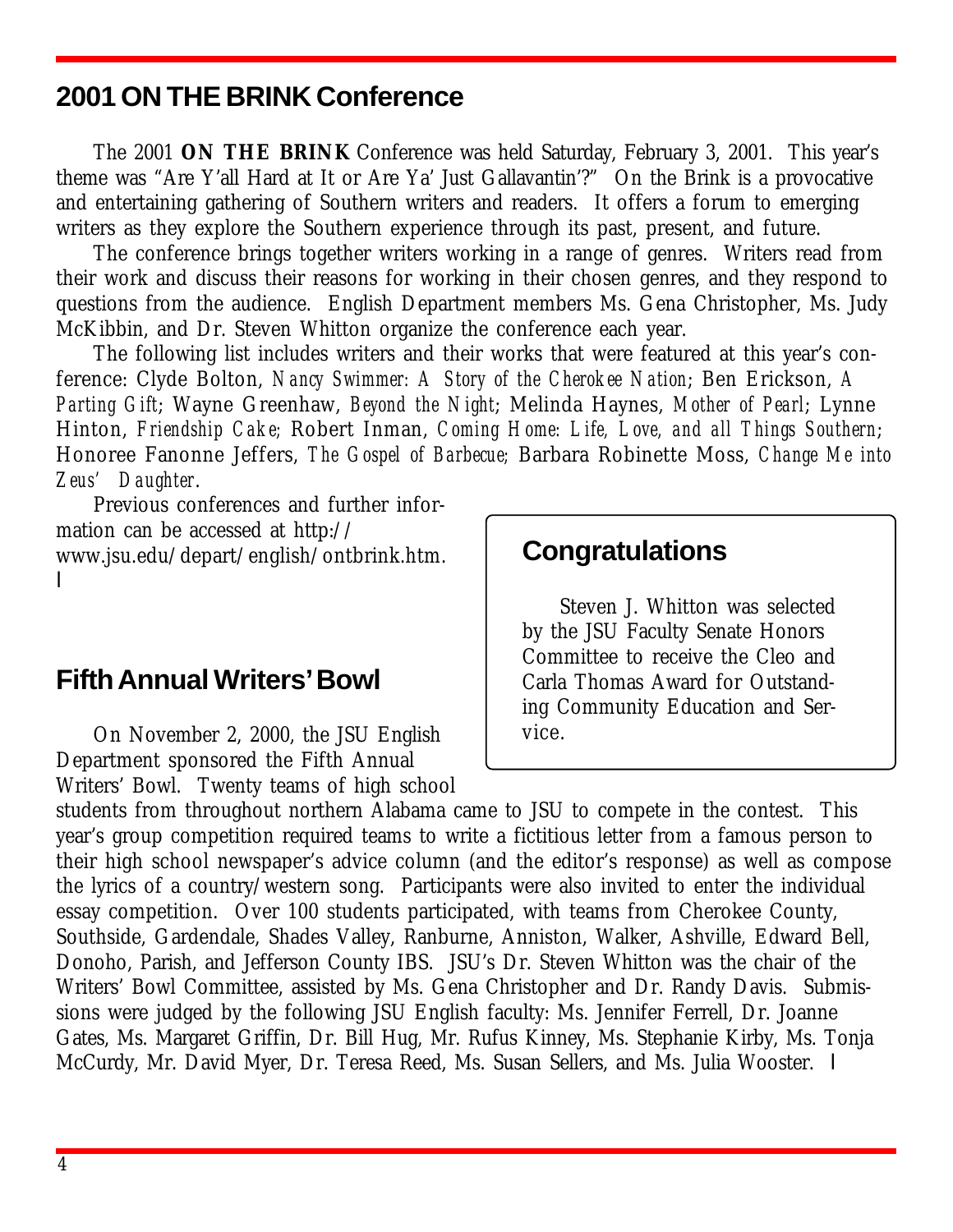# <span id="page-4-0"></span>**P. S. From Alumni**

**Annette Cederholm**, of Albertville (AL), graduated with an M.A. in English from JSU in December l997. She is currently a full-time faculty member at Snead State Community College in Boaz (AL). Prior to being hired full-time in l999, she taught as an adjunct instructor at both Wallace State and Snead State. She is advisor of the Theta Iota Chapter of Phi Theta Kappa at Snead State.

John Howle, of Heflin (AL), graduated in the Spring of 1991 with a M.S.Ed./Language Arts degree from JSU. He currently teaches English at Haralson County High School in Tallapoosa (GA), where he established the Haralson Outdoor Writing Lab (*HOWL)* to promote writing in the classroom. This lab prompted the publication of *HOWL Magazine,* which is now in its  $5<sup>th</sup>$  year of publication. During the publication process, every nine weeks, students are able to use skills not only in interviewing, writing, editing, photography, and marketing, but also in game management techniques and wildlife preservation practices. The readership consists of approximately 1000, with 75% being in the Georgia/Alabama region and the remaining 25% being distributed nationwide. All students who have been enrolled in the class have passed the Georgia High School Graduation Test in both writing and language arts.

**Jerusha McClendon**, of Columbus (OH), graduated from JSU with a M.A. in English in l997.

**Ron Miller**, of Anniston (AL), earned his B. S. in Secondary Education/English from JSU in l973. He taught English at Northside Baptist Jr. High School in Anniston from 1974 until l976. From 1976-l994 he taught and was an administrator at Anniston High School. After his retirement in l998, he returned to writing fiction, something he began doing as a youngster in the l950s. He was awarded the Mayhaven Award for Fiction for 2000. His novel, *A Broken Reed*, was due to be released in May 2001.

**Melanie Bradford Nevels**, of Hollywood (AL), has just completed her 13<sup>th</sup> year of teaching. She teaches in the area of Special Education at North Jackson High School in Stevenson (AL). She earned her B.S. Ed./Language Arts degree from JSU . She also has her M.A. in Learning Disabilities, which she obtained from the University of Alabama. She is a member of Alpha Delta Kappa and has completed additional training in working with students who cannot succeed in reading with traditional methods.

**William A. Oberholtzer**, of Fort Leonard Wood (MO), earned his B.S. Ed./English and history degree from JSU in l996. He also completed his M.S. Ed./English at JSU in l999. He taught  $10<sup>th</sup>$  and  $11<sup>th</sup>$  grade English at Lyman Ward Military Academy in Camp Hill (AL) from l996-l997. In l997 he was hired by the U. S. Army Military Police School as an intern in its two-year Instructional Systems Specialist Training Program. At the end of the program, he was hired as Deputy Chief of Doctrine for the Military Police School at Fort Leonard Wood. As an intern, he had the opportunity to have an article published in a Military Police profes-

Continued on page 10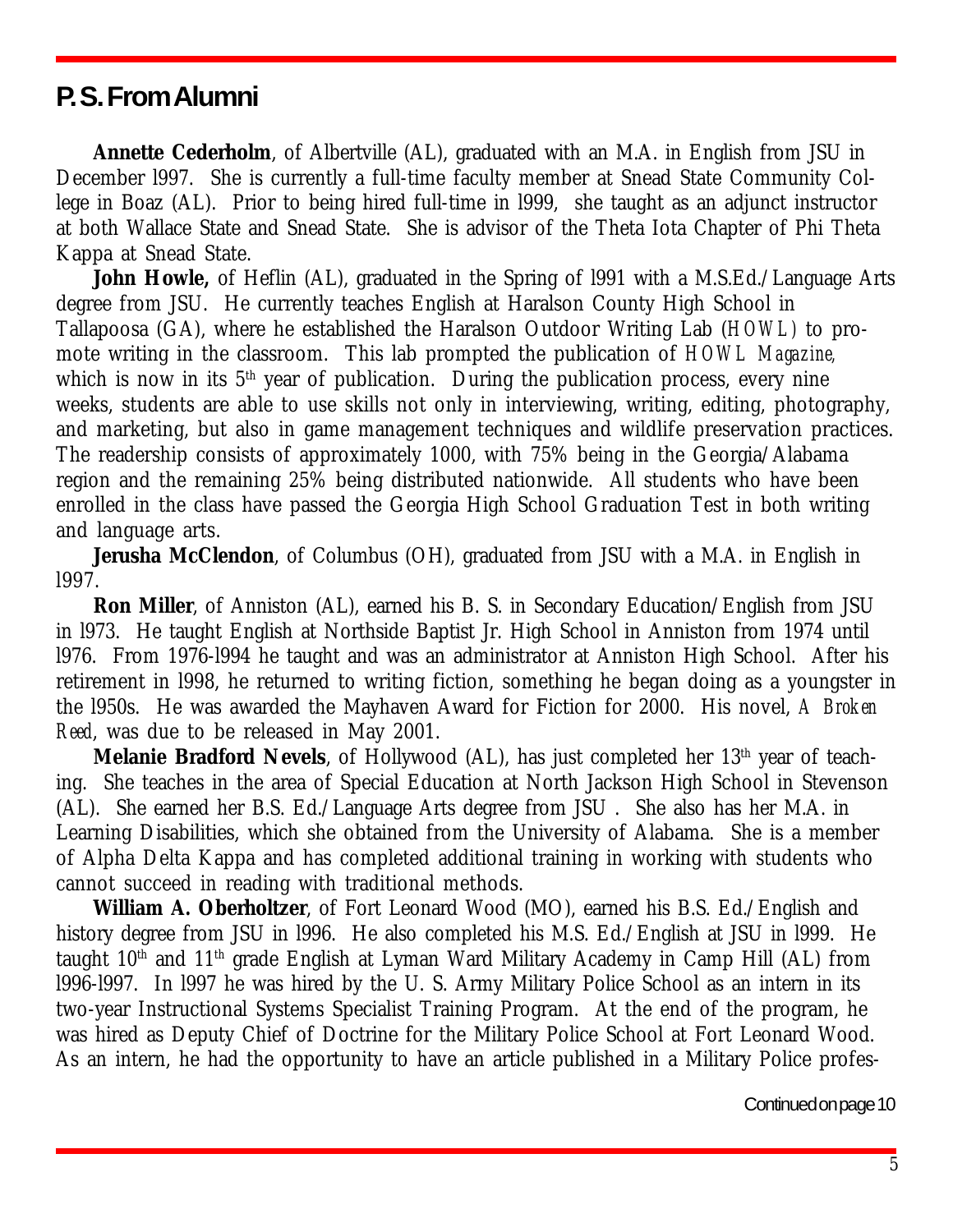# <span id="page-5-0"></span>**P. S. From Faculty at JSU**

**Gene Blanton** presented a paper on March 2, 2001, on the satirist Charles Churchill at the *Southeastern American Society for Eighteenth Century Studies* in Huntsville, Alabama. He also edited (and assisted his wife Sherry with) *Lives of Quiet Affirmation: An Alabama Jewish Community*, a traveling photographic exhibit.

**Gena Christopher** served on the planning committees for the JSU Writers' Bowl and On the Brink. She edited the Fall 2000 edition of the *WIT Newsletter* and reviewed the following books for *The Anniston Star*: *Looking for Mary (Or, the Blessed Mother and Me)* by Beverly Donofrio; *The House of Gentle Men* by Kathy Hepinstall; *Road Kill: A Dido Hoare Mystery* by Marianne MacDonald; *Wild Life* by Molly Gloss; and *Girl with a Pearl Earring* by Tracy Chevalier. In addition, Gena represented JSU at the Decatur Teacher Dialogue Forum sponsored by A+ and the Alabama State Teacher Forum.

**Randall Davis** served as discussion leader for the Tenth Annual Literature and Medicine Retreat, sponsored by the Alabama Chapter of the American College of Physicians/American Society for Internal Medicine. The works discussed included Leo Tolstoy's *Anna Karenina,* Edward Albee's *A Delicate Balance*, poetry by Seamus Heaney, and short stories by Gabriel Garcia Marquez.

**Carmine Di Biase** was a visiting lecturer for a day last fall at Anderson College, where he gave a lecture on *The Taming of the Shrew*. His critical edition of Robert Greene's *Gwydonius, or The Card of Fancy* was published by Dovehouse Editions (Ottawa, Canada).

**Robert Felgar** had a previously published essay excerpted in the collection *Readings on* Native Son*.* In addition, his article, "Putting Bigger Thomas on the Map," was published in the Spring/Summer 2000 issue of *The Richard Wright Newsletter*. He read a paper based on the worst sin that can be committed in literary studies for the English Department Lecture Series last November. Along with Deborah Prickett, he edited *Alabama English,* which is now housed at JSU. He read *Imperial Leather: Race, Gender and Sexuality in the Colonial Contest, Historical Criticism and the Challenge of Theory,* and *What's Left of Theory: New Work on the Politics of Literary Theory.*

**Joanne Gates** delivered a paper on *Ahab's Wife* at Monroeville's Alabama Writers Symposium. She had book reviews published in *Choice* and *Alabama English.* She has participated in JSU's Teaching Inquiry Community and web-published student responses to Women's Literature exercises. Her May 2000 class, Writing Professionally in the Humanities, contributed material to the Elizabeth Robins Web, including parts of *Come and Find Me*, Robins's semi-autobiographical novel of adventures in Nome, Alaska, during its gold rush summer of 1900. She spoke to a community group on Robins's diary of Alaska travel and was chair of the board of Friends of the Houston Cole Library.

**Margaret Griffin** will be presenting "Horses and Zebras Are Alike and Different–Helping Composition Students Write Comparison/Contrast Essays" in a JSU In-Service June 20, 2001. She served on several committees: Speech, Basic English, and English 101-102. She was Continued on page 7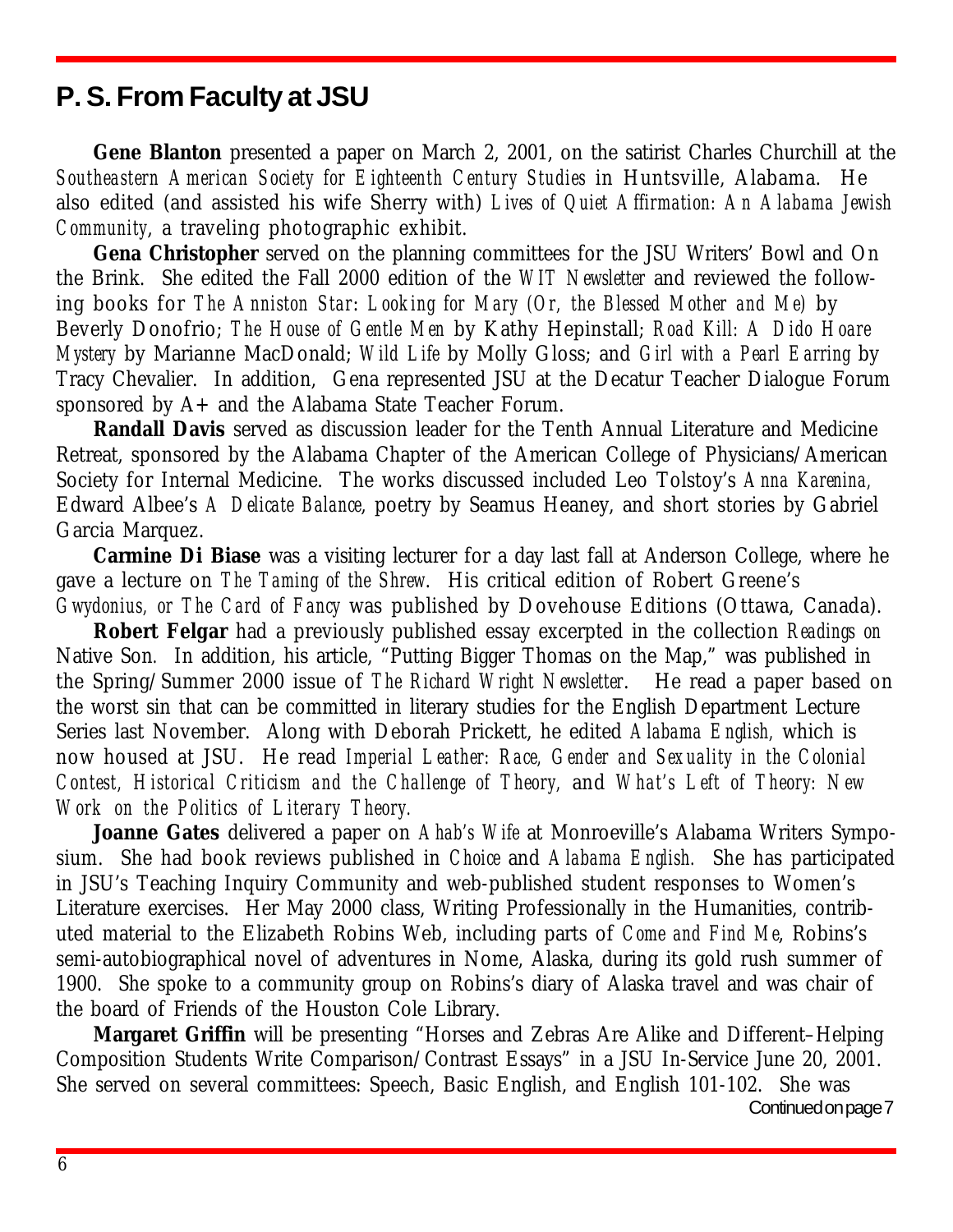#### Continued from page 6

selected to serve on the SACS Institutional Advancement (Section VI) Committee.

**Brad Hawley** presented "*Being There* with *Forrest Gump:* Anti-Intellectualism in America" at the February English Department Lecture Series. He is also contributing editor to the third edition of John Gage's composition textbook *The Shape of Reason* (2001). He designed and taught a new course on Jack Kerouac and the Beat Generation during May Term. Brad continues his research on ethics and postmodern literature.

**Gloria Horton** served as president of the Alabama Council of Teachers of English for the past year. She also was local arrangement*s* chair for the National Council of Teachers of English Spring Conference, held at the Birmingham/Jefferson Civic Center on March 29-31, 2001. She will be Faculty Senate president for JSU in the coming year, having served as vicepresident/president elect this year. She wrote a book review that was published in *Alabama English* and has served on numerous University committees during the past year. She also presented at a number of conferences during the past year. At the National Writing Project meeting in Milwaukee, she presented a session for new Writing Project sites, "Professional Development as a Continuum–Beyond the Summer Institute." At the ACTE fall conference in Gulf Shores, she and Lisa Williams presented "Writing for Publication Reasons, Resources, and Opportunities." She and Lisa also presented a keynote address at the Rural Sites Network Retreat, held in Orange Beach, Alabama, in March. The topic was "Solos and Choruses: Sustaining the Professional Voices of Writing Project Teachers after the Summer Institute."

**William Hug** served as Area Chair in Ethnicity for the American Culture Association's annual conference and evaluated proposals for presentations. He continues working on the Danish-American photojournalist Jacob Riis. In November, he will present a paper, "*Blazing Saddles* as Postmodern Ethnic Antiwestern," at the 16th Annual Conference in Literature, the Visual Arts, and Cinemas.

**John Jones** published a review of Alan Bewell's *Romanticism and Colonial Disease* in the Fall 2000 issue of *South Atlantic Review.* On August 25, 2000, he presented a paper entitled "Locke, Blake, and the Limits of Communication" at the Friendly Enemies: Blake and the Enlightenment Conference at the University of Essex, Colchester, England. On September 2000, he also presented a paper entitled "Satan's 'Incomparable Mildness': The Duplicitious Speech Plan and Coerced Listeners in the Bard's Song of Blake's Milton" at the North American Society for the Study of Romanticism Conference in Tempe, Arizona. He presented a paper for the English Department Lecture Series entitled "Blake's Book(s) of Urizen and the Introduction of Orality into Print Culture." He will continue to work as a member of the SACS Committee for Policies and Philosophies, the Faculty Senate, the Faculty Senate's Policies Committee, and the Phi Kappa Phi Committee.

**Stephanie Kirby** became editor of the *WIT Newsletter* and began coordinating the play reading for the Southern Playwrights Competition (JSU's national playwrights' contest). She served as Faculty Mentor for JSU's 2000 Orientation team and has been selected to serve

Continued on page 8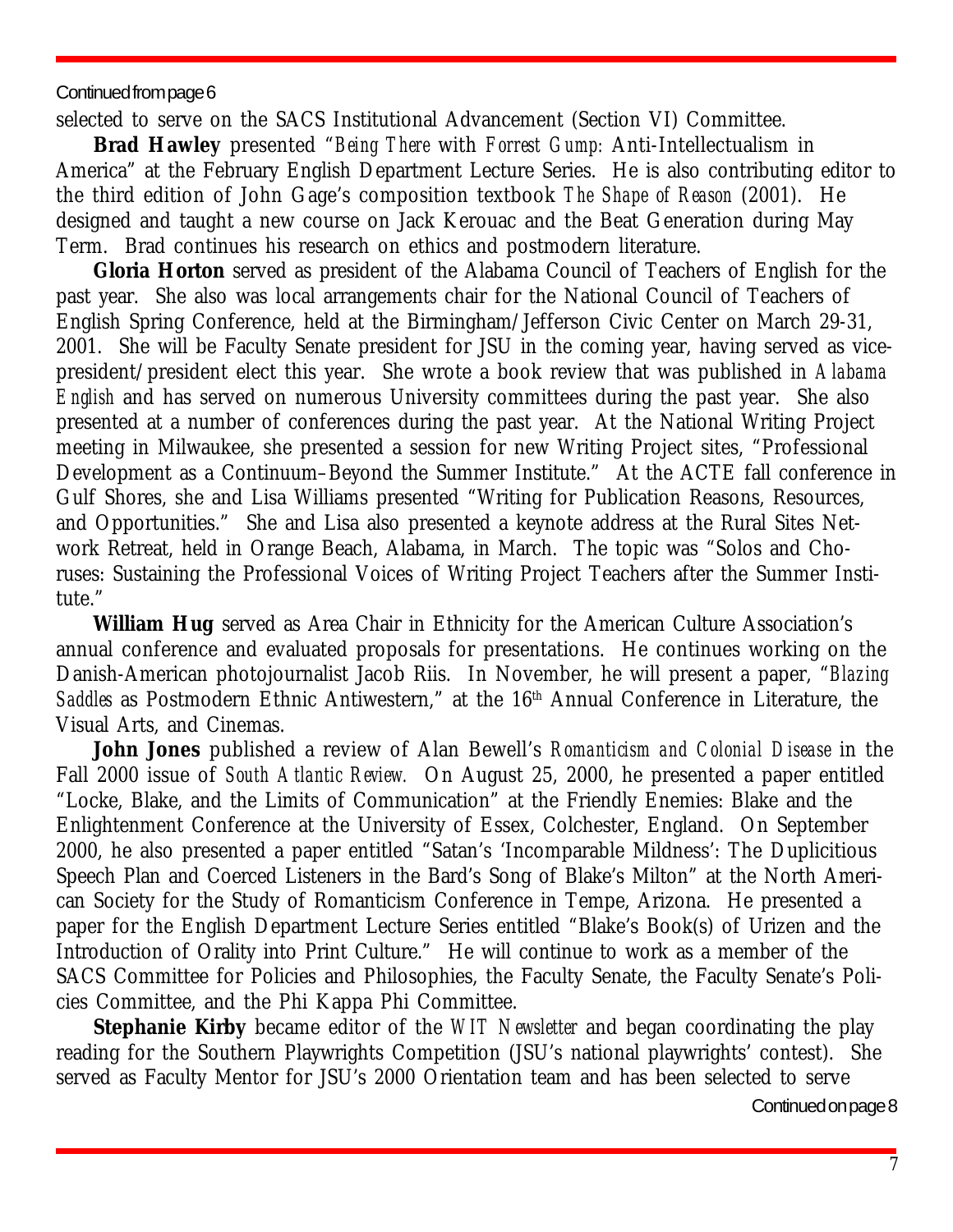#### Continued from page 7

again in 2001. She also presented a reading of her poem for the English Department Lecture Series presentation, "Well Said, Old Mole': An Evening of Reading by JSU English Department Alumni of the JSU Writing Project."

**Susan Methvin** taught a class on November 12 at the Arts-Based Educational Research Conference (a special interest group of the American Educational Research Association). The conference took place in Austin Texas, and her topic was "Chester Borland's Diary of World I: A Collection of Found Poems." In September 2000, she helped organize and was named Faculty Advisor of The Canterbury Club, an on-campus ministry. Susan received many awards and honors for her poetry during the last year. Her poem "Lake Erie: 1950" appeared in *The Sampler*, Vol. 32, Fall 2000 issue, a short collection of poems published by the Alabama State Poetry Society. Susan was awarded 1st Place in the William T. McKay Contest offered by the Alabama State Poetry Society for her poem "The Rialto Features *The Song of Bernadette.*" Her poem "Healing" received 2nd Honorable Mention in the Indelible Portraits Award, also sponsored by ASPS. In addition, her poem "Eagle" appeared in *We'Moon '01 Gaia Rhythms For Womyn: Magic.* Lastly, her poem "Breast Imaging" continues to be a part of the traveling exhibits and volume **Art.Rage.Us.**, which traveled to the Hong Kong Arts Center in October.

**David Myer** chaired the English Competency Committee and served as Director of the English Competency Exam. He also served on the English Majors and Minors Committee and the Literature Survey Committee. He presented "Documents in the Workplace: Writing, Editing, and Proofreading" at the annual conference of the Alabama Association of School Office Personnel in Montgomery and at Jacksonville City Schools' fall Institute. He presented "Pop Songs and Poets" for the JSU Council of Teachers of English. He read his essay "Close Encounters" as part of the English Department Lecture Series.

**Susan Sellers** worked as editor of *Postscripts*, the English Department alumni newsletter. She also served as the Middle School Contest Coordinator for the statewide "Imagining the Holocaust Writing Contest." Her article "Between a Rock and a Hard Place: Teaching the Essay" was published in the Fall 2000 issue of *Alabama English*. She was a member of the Speech Committee, Hiring Committee, English 101-102 Committee, Advanced Writing Committee, and Phi Kappa Phi Committee. For three years, she has been Faculty Advisor to Phi Mu Sorority and Academic Advisor to Alpha Omnicron Pi Sorority on the JSU campus.

**Janet Smart** was selected to serve on the SACS Library Committee and began assessment in the fall. She wrote various book reviews for *The Anniston Star* and pronounced at the Calhoun County Spelling Bee for the  $7<sup>th</sup>$  year. She evaluated a number of plays competing in the Southern Playwrights Competition. Janet chaired the EH141 Committee, which provides liaison with textbook decisions and orientation for adjunct instructors. She read an original piece of her work for the English Department Lecture Series.

**Steven Whitton** was recently appointed by Gov. Don Siegelman to the Board of Directors of the Alabama Holocaust Commission. He wrote many book reviews and delivered a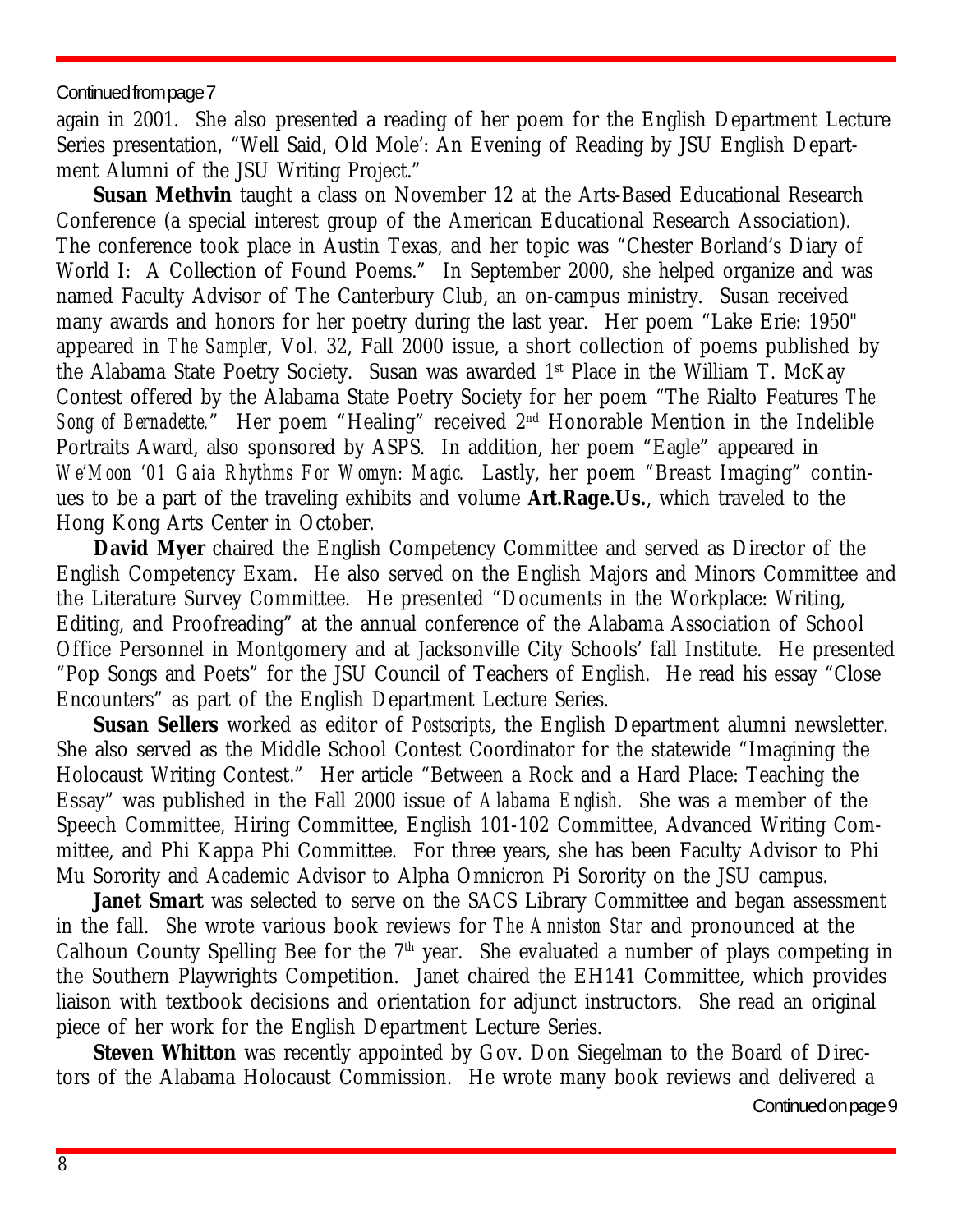#### <span id="page-8-0"></span>Continued from page 8

paper on Musical Theatre in the l950s for the Alabama Shakespeare Festival in November. Steve worked as coordinator for various conferences and contests: JSU Writers' Bowl; On The Brink, JSU's conference on emerging Southern writers; the Southern Playwrights Competition, JSU's national play contest; and Imagining the Holocaust, the Department of English's Holocaust Education program. He performed in productions of Neil Simon's *The Sunshine Boys* and Lanford Wilson's *Talley's Folly*. He is presently adapting Robert Nye's novel *The Late Mr. Shakespeare* for the stage.

**Lisa Williams** was appointed Associate Dean for the College of Arts and Sciences at JSU. As Director of the JSU Writing Project, she also served as State Director for the Alabama Writing Project Network. She continues to serve in this position. This year, she co-presented with Gloria Horton "Writing for Publication" at the Alabama Council of Teachers of English Conference, "Solos and Choruses: Sustaining the Professional Voices of Teachers" at the NWP Rural Sites Conference, and "Professional Development as a Continuum" at the NWP Annual Meeting. In addition, she presented "The National Writing Project: A University-School Partnership That Works" at the Annual Meeting of the Southern Association of Schools and Colleges. State Coordinator for the NCTE Achievement Awards in Writing, she is a member of the NWP State Networks Leadership Team and New Site Mentors Team. She received from NWP a \$28,000 grant for the JSU Writing Project. l

# **ASpecial ThankYou**

The faculty and students of the JSU Department of English thank the following people for gifts to the English Department Fund of the JSU Foundation:

Angela Leigh Adcock Robert Gerald Angles Michael Patrick Ballard Martha Rice Banks Joy Maddox Barnard Rose Marie Maynor Bishop Dorothy Wager Blake Eleanor Lindsey Blessing Rachel Morrow Bonds Peggy McCullough Brown Elizabeth Tierce Browning Carole Lampru Campbell Willie Kate Charley William Oscar Chitwood, Jr. Gena Estes Christopher Patricia Hawk Christopher Ardith Williams Coates Sharon Pharr Crew Karen Chambers Dalton Roger W. Dennis Carmine K. Di Biase Nancy Harris Dobbs

Sudealia H. Douthard Estel Emerson Elkins, Jr. Joann Berry Ellis Nellie Tuck Embry Adrian C. Evans Marsha Moore Fisher Margaret Wallace Fletcher Beatrice Cox Fowler Charles Wayne Gamble Margaret Relfe Griffin Dorothy Ann Guiliani Alice McAfee Hamby Deborah Kean Handy Virginia Nethery Harper Constance Currier Harrington Emily Miller Hightower John T. Hobbs, Jr. Shyrie Mauldin Holladay Remona Sharp Hopper Henry Paul Johnson Mary Susan Kallus Alison Andrews Knappenberger

Patricia Gibbons Koors Marzell Pope Lasseter Audrey Patterson Luallen Sharon Wheeles Mackey Cecilia Canfield Matthews Willodean Morris McMurry Agnes M. McNabb Linda Buzbee Moore Melissa Beason Morris Sarah Thompson Morrison Hilda Williams Norton Beverly Poe Otwell Betty Rich Phillips Tami Lee Pockstaller Nona Ruth Proctor Asa Hill Randolph Billy Joe Reynolds Priscilla Gail Satterfield Donna Alverson Shivers Emi Takahashi Shoga Charlotte Mock Sieber Donald Lee Sills

Kelly Mechelle Smith Martha Davis Spraggins Beverly Vaughn Stevens Evelyn Woods Street Patsy Mayfield Thweatt Cecelia Gunn Tinney Ernest Wayne Tompkins Norma Tomko Tow Christine Annette Tye William Lamar Wadsworth Charles Ray Waits, Jr. Portia Smart Weston Steven J. Whitton Betty Ray Widener Betty Cox Williams Faustina Shree Williams Kelly Carol Williams Lisa M. Williams Betty Traylor Williamson Barbara Beck Wills Katie Hornsby Woodward Patricia Brooke Worrall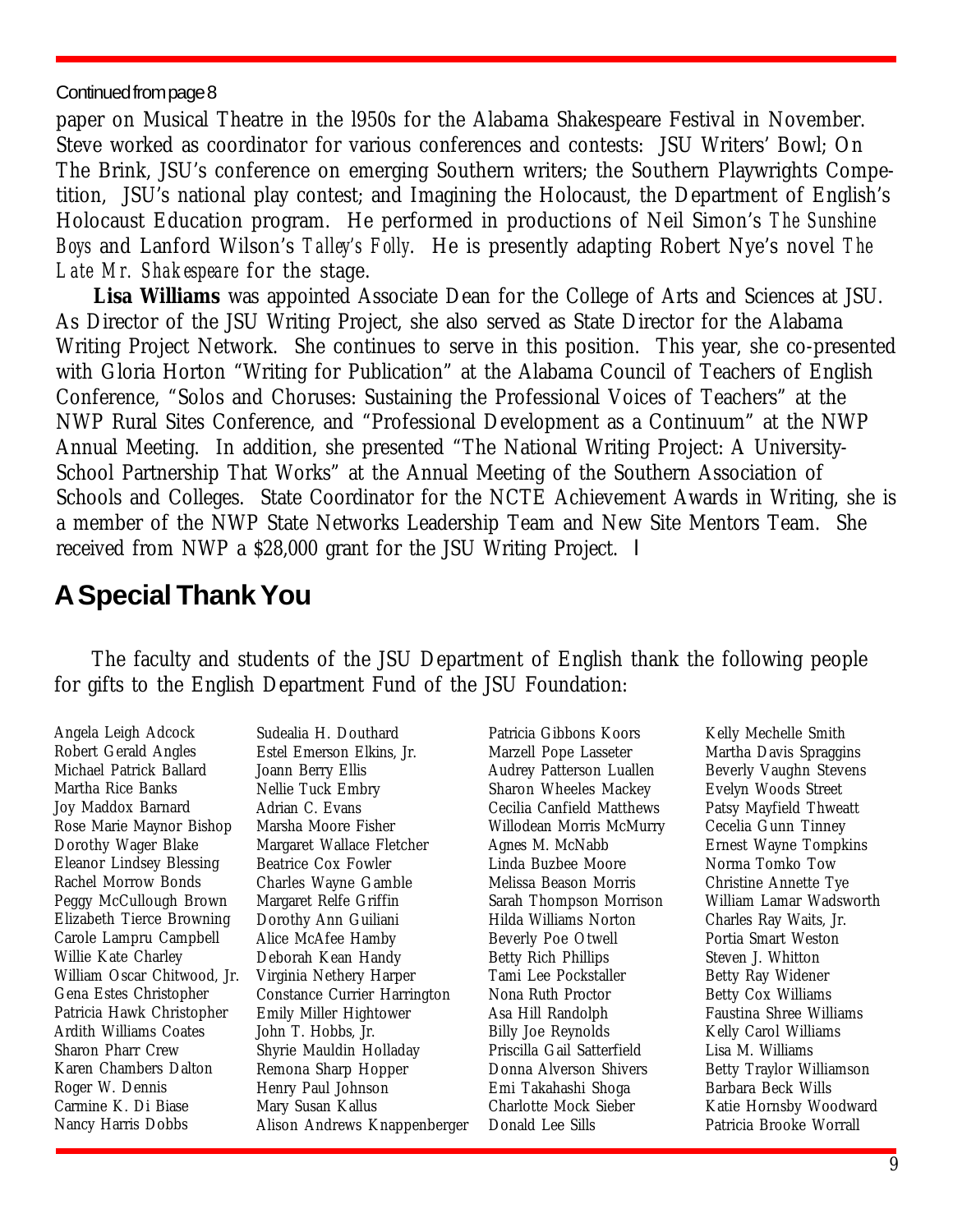# <span id="page-9-0"></span>**Seventh AnnualStudent Symposium**

The Seventh Annual Student Symposium was held on April 9, 2001. Dr. Earl Wade, Dean of the College of Arts and Sciences, founded the symposium in order to provide a forum for students to present the best works done each year in the College of Arts and Sciences. This year there were 30 presentations. A copy of the presentations is printed each year and placed in the Houston Cole Library.  $\blacksquare$ 

#### **2001 Summer Graduate Courses**

**Summer I (June 4-29)** EH 420G Women's Literature 1230-1430 M-F EH 555 Literature of the South 1000-1200 M-F **Summer II (July 3-31)** EH 442G Black Writers in America 1000-1200 M-F

### **Sigma Tau Delta Events**

Pi Epsilon chapter of Sigma Tau Delta, the international English honorary society, had another busy year. Among the events sponsored by the group was the Faculty Scholars' Bowl, at which the Sharks–Dr. Steven Whitton, Dr. Bill Hug, and Mr. David Meyer–defeated the Jets–Dr. Teresa Reed, Dr. Carmine Di Biase, and Ms. Gloria Horton–in a lively contest. The annual Faculty Scholar Lecture was presented by Dr. Hug, who spoke on "Jacob Riis and Ethnic Rhetoric." Sigma Tau Delta also sponsored its annual student writing contest. This year's winners in essay competition were Reuben Bullock (first prize) and Pam Hopper (second prize). In poetry, the winner of both first and second prize was Carey Paige. Sigma Tau Delta's sponsor, Ms. Horton, served on the Sigma Tau Delta National Convention Committee this year.  $\blacksquare$ 

#### Continued from page 5

sional journal and has also authored two Army Field Manuals that are being used to train Military Policemen and civilian police officers.

**Victoria Wallace Pettis**, of Athens (GA), earned her B.S. Ed/English from JSU in l988. While at JSU, she was editor of *The Chanticleer* and a member of the Southerners. Since then, she received her M.S. Ed./Middle School from the University of Georgia in l991 and later added a gifted education endorsement to her teaching certificate. She taught middle school for 10 years before transferring 2 years ago to her current position as an English teacher at Clarke Central High School in Athens, GA. Recent awards include Who's Who Among Teachers in 2000 and a Target Teachers' Scholarship. She is currently working on a doctorate in English education at the University of Georgia. She lives in Athens with her husband Royce and two children, Jasmine and Mariah.

**Susan Kelly Warren**, of Annapolis (MD), graduated from JSU in December l977 with a B.A. in English/Military Science. She is a charter member of Delta Zeta Chapter at JSU. In l992 she received her M.S. from Central Michigan University. She manages the Strategic Plan for the U. S. Naval Academy and volunteers as Athletic Director for the St. Andrews Methodist Day School. She lives in Annapolis with her husband of 22 years, LTC Robert Warren, and son Robert. Jr.  $\blacksquare$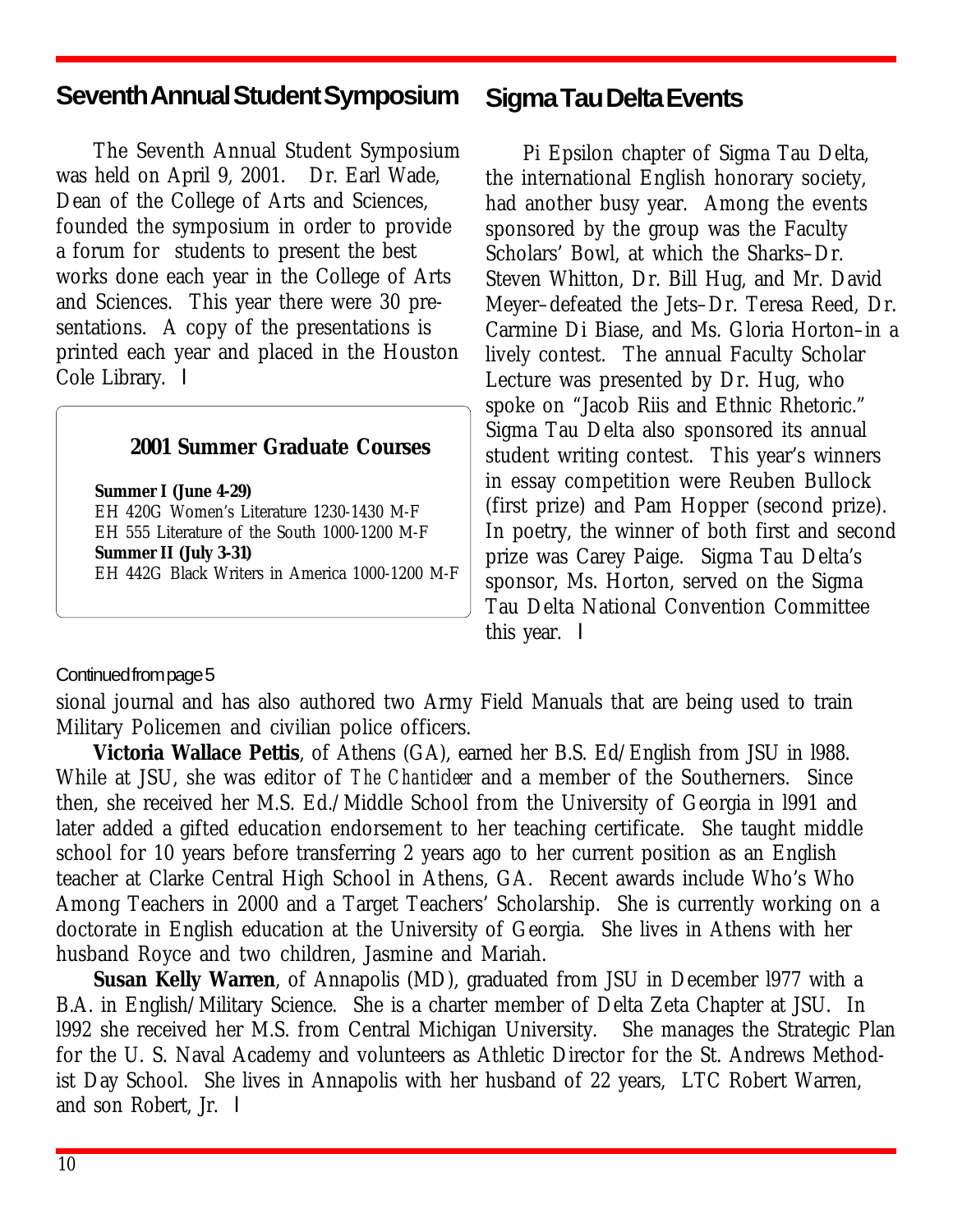# <span id="page-10-0"></span>**Imagining the Holocaust**

In l997 the Department of English founded **Imagining the Holocaust**, a Holocaust education program for middle school and high school students. An annual part of **Imagining the Holocaust** is its writing competition. Prizes are awarded to middle school students in short story and poetry. High school students compete in the areas of essay, short story, and poetry. First, second, and third place winners are awarded U. S. Savings Bonds. This year, each first place winner became a finalist for the Governor's Award of the Alabama Holocaust Commission. This winner was announced at the state Days of Remembrance on April 19.

Interested teachers may contact one of the following to obtain information on materials or speakers for the classroom: Ms. Susan Sellers (Middle School), 256-782-5512 or ssellers@jsucc.jsu.edu; Dr. Teresa Reed (High School), 256-782-5456 or treed@jsucc.jsu.edu; or Dr. Steven Whitton, 256-782-5414 or swhitton@jsucc.jsu.edu.  $\blacksquare$ 

# **2001 WIT Conference Canceled**

The 2001 Writing Instruction Technology Conference, scheduled for March 9, 2001, unfortunately had to be canceled since it came during the proration crisis when teachers were not being allowed to leave their schools for professional development. The conference had a terrific line-up of concurrent sessions and an excellent keynote speaker, Ms. Bonnie Tensen, whose topic was "Using Virtual Library in Writing and Research." The WIT Committee plans to recreate as closely as possible the 2001 program for 2002, hoping that by then proration problems in Alabama education will be resolved.  $\blacksquare$ 

# **Grammar Hotline 256-782-5409**

# **Alumni News Sought**

The Department of English is eager to hear news of former students. Whatever English degree you earned at Jacksonville State University, please take a moment to fill out the form below, and return it to Ms. Susan Sellers, Department of English, Jacksonville State University, 700 Pelham Road North, Jacksonville, AL 36265, or by e-mail to ssellers@jsucc.jsu.edu.

Name **Occupation** 

Mailing Address

Recent News (attach a note or include in e-mail)

Degree earned at JSU